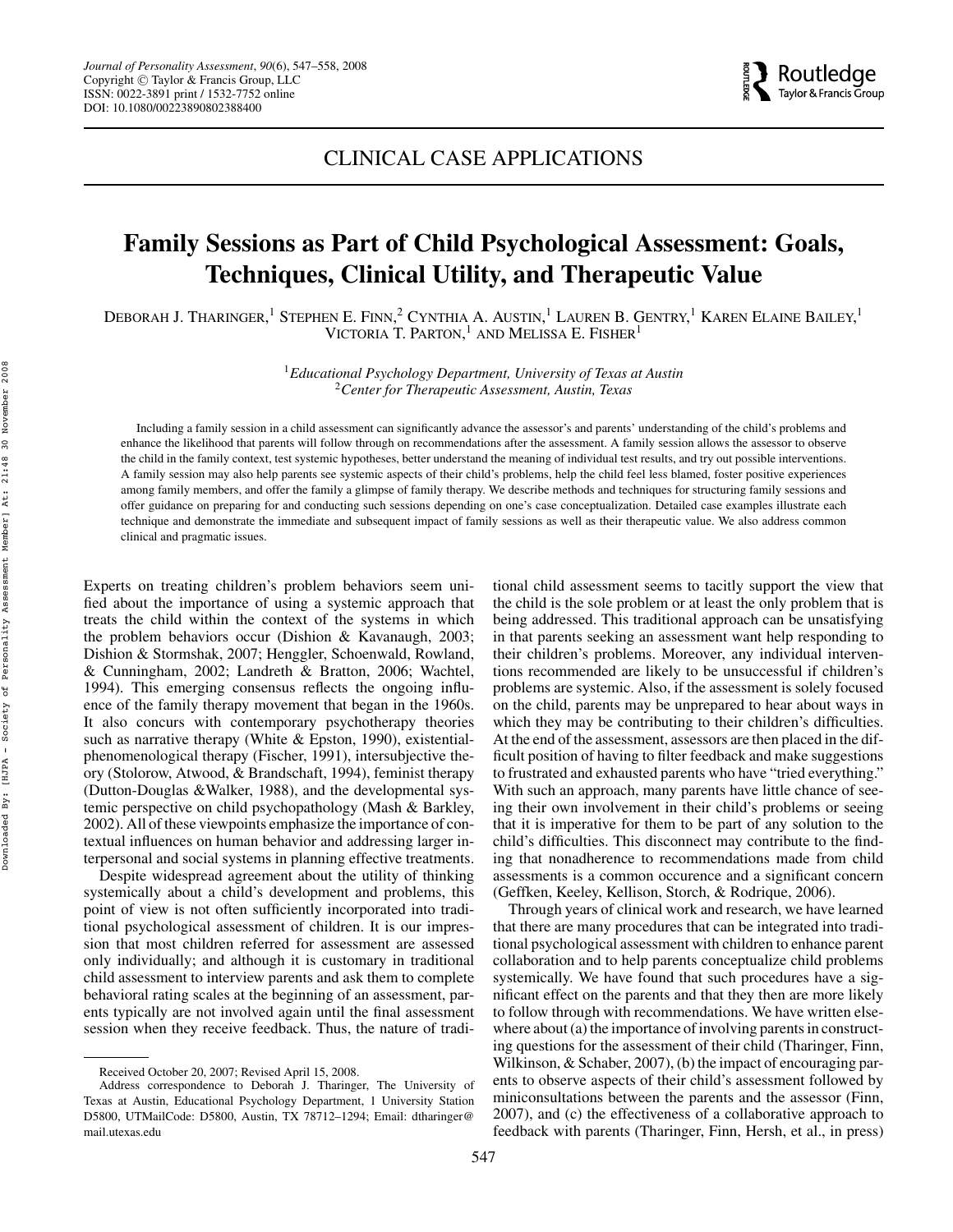and with children (Tharinger, Finn, Wilkinson, et al., in press). An additional procedure that we have found extremely useful is including a family intervention session (heretofore referred to a family session), typically at the end of the formal testing of the child and prior to providing the parents and child with feedback (Finn, 2007). After collecting standardized test data, the assessor can use a family session to bring selected results together in a meaningful way for both the parents and child. The assessor attempts to understand the nature and characteristics of the interactions that occur in the family in that those interactions may help or hinder the family's attempts to cope with the child's problem behaviors. The assessor also evaluates the family's readiness to respond to recommended interventions. From this perspective, the child is not viewed as the sole source of any problem; rather, the family's repetitive patterns of interaction are considered to be a likely source or influence regarding the problem.

Although many assessors may feel comfortable including a measure of family functioning in the assessment, for example, the Family Environment Scale (Moos & Moos, 1994), even seasoned assessors may find the idea of including a family session to be surprising or even shocking. We believe that including a family session in child assessment requires a paradigm shift, specifically a willingness to move individual child assessment into a more systemic experience. Reactions from assessment professionals may be similar to when, in the 1960s, there was a shift from individual therapy with children (with the adjunct of parent guidance or consultation) to family therapy to address the context of the child problems (Ackerman, 1967; Bowen, 1978; Haley & Hoffman, 1968; Minuchin, 1974; Satir, 1964). This paradigm shift involved no longer seeing the child as the problem but seeing the system as the problem or as contributing to or maintaining the child's problem. It was challenging for treatment professionals to make that shift decades ago, but the change turned out to be extremely valuable. It may be similarly challenging for assessment professionals to entertain the bold move of including a family session in a child assessment, but we believe that this move has the potential to be very worthwhile.

In this article, we encourage practicing assessment psychologists to consider incorporating family sessions in their psychological assessments of children. We first explain the goals of a family session and then provide guidelines for planning and implementing them. Next, we describe seven methods and techniques that can be used to structure family sessions. We illustrate each method with a case example from an independent practice or a research study investigating the efficacy of collaborative assessment with children and their families. The case examples demonstrate the clinical utility and therapeutic value of including family sessions in child psychological assessment.

# INCLUDING FAMILY SESSIONS IN CHILD ASSESSMENT

# *Goals of a Family Session*

Family sessions can serve multiple goals in a child psychological assessment. In many cases, the session helps the family reach certain goals the assessor intended. In other cases, it helps the family meet goals that the assessor did not plan for but that turn out to be useful nonetheless. Also, in most cases, probably both effects occur in that the assessor may not fully understand what purposes a family session has served until after it is finished and the family has had a chance to react and process what has happened. We review eight reasons why an assessor may wish to include a family session.

- 1. Having a chance to observe a child in the family context. The most general goal of a family session is simply to give the assessor an opportunity to observe the child within the family context. Regardless of the method, activity, or parent and child responses, the assessor will be able to glean more information about the family system and how the child operates within it. Without such information, an assessor runs the risk of attributing a child's problems to individual psychopathology when this may not be the case at all or may be only part of the full picture. For example, in a recent assessment, a 6 year-old boy was being evaluated because of overly fearful behavior. His parents were at a loss to understand his extreme anxiety, and the assessor felt that "something was missing" and asked for a family session to see what could be learned. When the boy and his family were in the waiting room on the day of the session, the assessor happened to observe him being tormented by his two older siblings while the parents were busy with the receptionist paying their bill. On further inquiry, it came out that such "torture" was a frequent occurrence about which the parents were only dimly aware. The boy's fear was directly related to his being traumatized by his siblings.
- 2. Testing out systemic hypotheses about the child's behavior. In the previous example, the assessor had some vague sense that family dynamics were involved in the child's problems. At other times, an assessor may develop a specific systemic hypothesis during the course of a child assessment and may ask for a family session to test this out. For example, an assessor may come to suspect that a child's acting out behavior serves to divert attention from conflict between the parents. During a family session, the assessor can observe how the child behaves while the parents are getting along and whether the child becomes more of a problem at times when the parents start to be in overt conflict. In some cases, the assessor will even have some sense—from assessment data already obtained—of what kinds of questions or situations may provoke conflict between the parents. For example, in one such case, the child's response to Card II of the Rorschach (Exner & Weiner, 1994) was "My parents fighting over money." In a subsequent family session, the assessor asked the family to jointly discuss how they would spend a \$1,000 windfall. The parents, as expected, got into a heated argument, and the child's behavior became noticeably worse until the parents were diverted from their conflict.
- 3. Understanding the systemic context of individual test results. Not only can a family session place a child's behavior in context, but it can also help contextualize the child's individual test results, thereby suggesting systemic interpretations of those data. For example, suppose that a individual child's Rorschach showed a great deal of anger and aggression, for example,  $S = 7$ ,  $AG = 3$ ,  $AgC = 10$ , and percepts of volcanoes waiting to explode. Then imagine that in a family session, when asked to discuss how they handle anger, all members of the child's family said they felt anger was "ungodly" and that they worked hard never to feel or express anger. This might lead to entirely different interpretation of the child's Rorschach (e.g., that he was "holding" anger for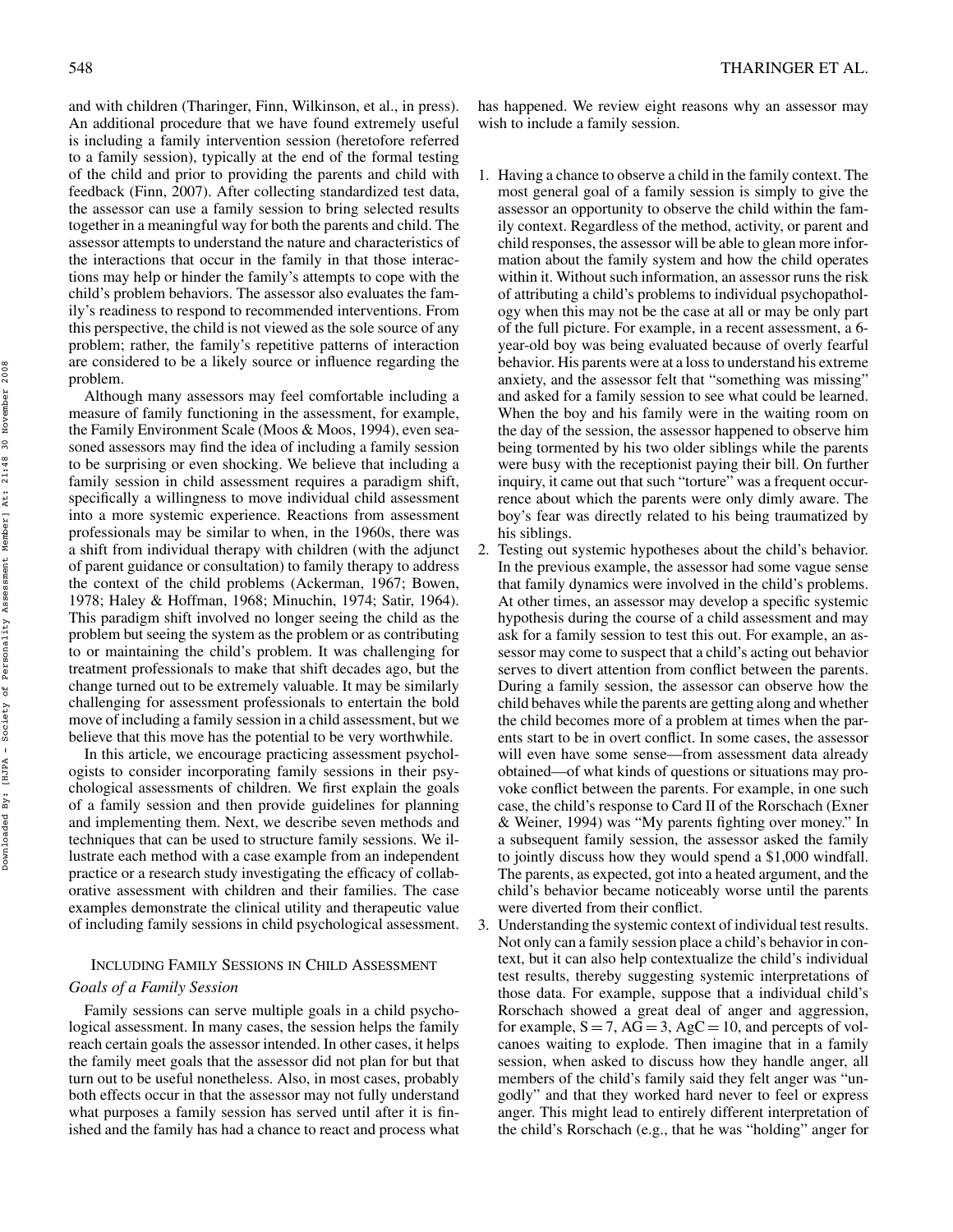the entire family) than if the Rorschach was interpreted alone (e.g., that the child was very angry and prone to aggression.)

- 4. Helping parents develop a systemic view. In some instances, an assessor is able to use a family session not only to observe or test out family influences on a child's behavior but also to help families see their part in eliciting, maintaining, or potentially addressing a child's problems. This is a way of promoting or developing a family or "collective observing ego" (Pinsoff, 1995). For example, in one of the previous examples, the assessor might ask the parents, "Did you notice what was happening just before Johnny started to act up in the session?" After some discussion, the assessor might even offer a tentative interpretation such as "I wonder whether Johnny was trying to help out the family by creating a distraction when the two of you started to clash with each other. Do you think that is possible?" In other instances, an assessor might focus on the parents' ability to be part of a solution rather than helping them just to see their part in a child's problems. For example, parents might be coached on how to effectively praise their child and then notice (with the assessor's help) how obedient their child becomes when given this kind of positive attention. This intervention could lead the parents to reflect later on how little they praise their child at home.
- 5. Testing out possible interventions. As can be seen in the previous example, a family session can also provide an opportunity to test out potential family interventions, which allows the assessor to determine if the intervention is feasible or effective for the family. Such opportunities can be extremely useful in developing practical recommendations to be offered at the end of an assessment. For example, in a recent evaluation, the assessor suspected a child's misbehavior was in part a way to get attention from his depressed mother. (The mother had completed the Minnesota Multiphasic Personality Inventory–2 [MMPI–2; Butcher, Dahstrom, Graham, Tellegen, & Kaemmer, 1989] as part of the assessment, and it revealed a severe, longstanding depression.) The assessor contemplated recommending that the mother spend 1 or 2 hr a week alone with the boy. Before the end of the assessment, a "play session" was arranged between mother and child in which the assessor attempted to coach the mother on how to play a board game with her son. The intervention was effective in that the boy was extremely obedient and compliant during the play session. However, it also became clear that the mother was incapable of focusing on her son without a great deal of support. This finding resulted in the assessor drastically modifying the intended recommendation and focusing on the mother getting treatment for her depression first so that she would have the resources to focus on her child. This example illustrates that an intervention is often one of the best assessment tools one can use. If it works, the assessor is on the right track. If the intervention does not work, it often reveals what the restraining forces or blocks to change are (Pinsof, 1995).
- 6. Helping children feel less blamed. In our experience, when a family session leads to a new view of a child's problems as systemic rather than individual, or when parents come to see that they can positively impact their child's behaviors, children feel less scapegoated and blamed. Such shifts can have a profound impact on children's self-esteem over time. Also, successful family sessions can lead families to broaden

the focus of the assessment. It is not uncommon, after a successful family session, for parents to appear at the next session saying that they are now more concerned about the child's sibling, or their marriage, or that they should be the ones being tested! The assessor can then work to make sure the family doesn't elect a new scapegoat or identified patient in place of the child.

- 7. Fostering positive family relationships. In some instances, an assessor may suggest and then carefully structure a family session so that parents and children have a positive experience together. It may have been a long time since the family interacted in a positive way, and such an experience can restore hope and inspire a family to keep trying. In one recent assessment, parents were so disheartened about their interactions with their 8-year-old adopted daughter that they were considering terminating the adoption. A carefully structured positive family session reminded them of why they had adopted the girl and helped them realize that if they had appropriate support, things could go better for the family.
- 8. Giving families a positive experience of family interventions. A family session during an assessment can provide families with an example of what family therapy would be like. This can reduce apprehension if a recommendation for further treatment or therapy is made at the end of the assessment. In our experience, often families are quite anxious about family therapy and rarely follow through on such a recommendation at the end of a traditional child assessment. However, when family sessions are included as part of the child assessment, such recomendations are much more likely to be followed.

*Summary.* Clearly the goals of a family session are multifaceted. They range from observation of the family to actively testing out systemic hypotheses and interventions. They aim to help reduce the child's sense of blame, promote a positive experience among family members and set the stage for subsequent treatment. However, to meet these goals, careful planning is needed.

# *Planning and Implementation*

The aforementioned goals guide the planning of a family session; the goals are the desired destination and the methods and techniques, discussed in an upcoming section, are the chosen vehicles to get there. There are many factors an assessor will want to consider in deciding which goals are reachable and what method is best for a particular family. In preparation, assessors may find it helpful to ask themselves the following nine questions.

1. Who should I include in the family session? At times, we ask other family members—siblings, grandparents, aunts, and so forth—to take part in family sessions. At other times, we restrict those sessions to parents and the referred child. Partly this decision rests on whether the assessor senses that other family members play major caretaker roles with the child or could be useful in helping the family to see and handle the child differently. For example, in a recent case of a grandmother raising her autistic grandson, we found it very helpful to have her daughter, the boy's aunt, attend a family session where we coached the grandmother on how to play with her grandson. The aunt was able to reinforce what we were attempting to teach the grandmother, and because the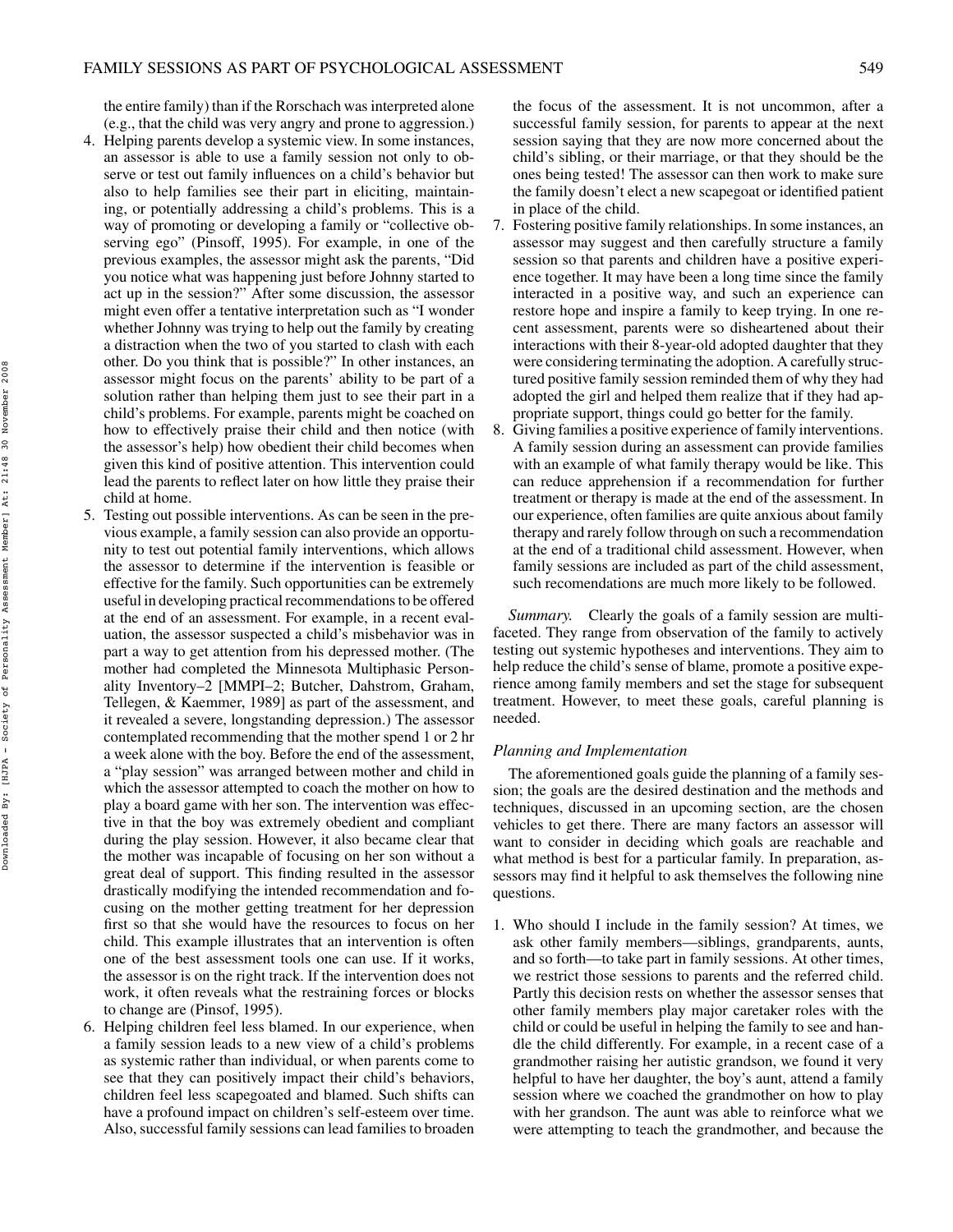aunt also helped care for the child, her participation ensured that both caretakers were operating from a similar strategy. At other times, an assessor may wish to strengthen the alliance between a particular child and his or her parent(s), so the assessor may choose not to involve siblings and others in the family session. This decision seems particularly applicable when the assessor senses that the child is longing for individual time with the parent(s). Finally, the assessor may choose to include siblings or extended family members if it is believed that they play a major role in eliciting or reinforcing the child's problem behavior. For example, in a recent assessment, the assessor learned that an aunt who assisted with child care was routinely undermining the parents' authority by telling the child that "they were too strict" and to "pay them no matter." The assessor invited the aunt to the family session where this dynamic could come out in the open and be explored.

2. What would I most like the parents to learn from the session? How close are they to that new awareness? Typically, after the testing sessions are completed, assessors have a tentative case formulation of how the child's problems came to be and are maintained within the family. Also, from their previous contacts with the parents, assessors can judge what aspects of their formulation or "new story" (Finn, 2007; Tharinger et al., 2007) will be most difficult for parents to understand and assimilate. Finn (1996, 2007) has labeled this information the "Level 3" findings of an assessment as opposed to information that explicitly matches a family's existing narrative (Level 1) or that reframes familiar conceptualizations (Level 2). Family sessions are an opportunity for parents to "discover" such new insights on their own with the guidance of the assessor. In effect, Level 3 information becomes Level 2 information because of the family session. Thus, we recommend assessors start by compiling a "wish list" of insights they would like the family to gain prior to the final feedback and recommendation session. If families are still quite far from such insights, it probably won't be possible to achieve them in one family session; the assessor may then need to adopt more modest goals such as providing the family with a positive experience and just a few insights.

For example, in one assessment, an 8-year-old girl was referred for possible confirmation of attention deficit hyperactivity disorder, inattentive type. She spent hours in school staring out the window and had already been evaluated for a seizure disorder (which she did not have). Her Rorschach suggested severe psychosis (WSum $6 = 67$ , Contamination =  $2, X - \% = .59$ , and the girl confided at one point to the assessor that she was having conversations during the day with the "elves" outside her classroom window. The assessor knew, however, that the parents would be extremely shocked by any suggestion that their daughter was mentally ill (in spite of a family history of psychosis in the father's family). Hence, the assessor arranged a family session in which the parents and the girl were asked to sort words into bags labeled "real, not scary"; "real, scary"; "not real, not scary"; and "not real, not scary." The girl insisted that "ghosts," elves, and "demons" were real, although she successfully placed "Santa Claus" in the bag labeled "not real, not scary." With the assessor's help, the parents then interviewed the girl about the elves and came to understand themselves why she was not paying attention in school.

- 3. How can I link the family's concerns or questions for the assessment to the family session? Frequently, family sessions are stressful for family members. In particular, those parents who are focused on their child as "the sole problem" may experience the family sessions as an anxiety-provoking intrusion, for example, "Just tell us what is wrong with Johnny! Why do you need to meet with us as a family before you give us the assessment results?" For these reasons, we recommend that you clearly link the purpose of the family session to one of the parents' central concerns or questions guiding the assessment. You may do this by choosing an activity that relates, on its face value, to one of these concerns and then explicitly explaining this link to the parents before or at the time of the session. For example, an assessor might say, "You asked about what to do when Andrea rages. Today I'd like to ask all of you to act out a time when she raged and how everyone in the family handled the situation. I hope this will allow us to put our heads together and see what works and what doesn't."
- 4. What role do I think the family plays in this child's problem or adaptive behaviors? What have I learned from the assessment results about what produces or reinforces the child's problem behaviors? As mentioned earlier, one of the aims of family sessions is to test out systemic hypotheses that you as an assessor develop as the assessment proceeds. In planning the family session, you can tailor your activity to conduct such informal tests. For example, in the case mentioned previously, you may have learned through the testing that 7-year-old Andrea has very poor emotional controls (e.g., on the Rorschach EB = 1:8, FC:  $CF + C = 1:5$ , Afr = .80). You may also suspect from interviewing the parents that Andrea explodes when people around her get angry. Thus, in analyzing the family reenactment, you would pay close attention to what preceded the rage scene chosen by the family, and you would carefully question the family about what happened right before the scene and how each person in the family reacted. The goal here is to test out and help the family discover the "necessary and sufficient" elements for the problem behavior to occur and then experiment in blocking or removing such factors until the problem behavior disappears. By thinking about your hypotheses before the session, you will be prepared to help test them out.
- 5. What adaptive solutions are likely to begin to alleviate the problem behavior or create awareness for the parents? Often, a family session can be used not only to help parents gain insight and develop a new story but also to test out possible interventions for a problem behavior. When this is a possible goal, the assessor can think carefully before the session about what adaptive solutions are likely to produce a positive outcome. Again, such hypotheses are informed by information already gained from the testing and from interactions with the family. For example, in a recent assessment, the parents complained that their 8-year-old daughter, Rachel, was excessively demanding of their time and attention and asked for help managing her demands. Rachel's Rorschach suggested low self-esteem, dependency needs, attachment difficulties, depression, and an underdeveloped ability to delay gratification  $[3r + (2)/R = .13$ ,  $Fd = 1$ ,  $T = 0$ , Pure  $H = 0$ , DEPI = 5,  $EB = 0.8.5$ , FC: CF + C = 0.7]. Earlier in the assessment, it was observed that when Rachel was given undivided attention from an adult for short periods of time (during child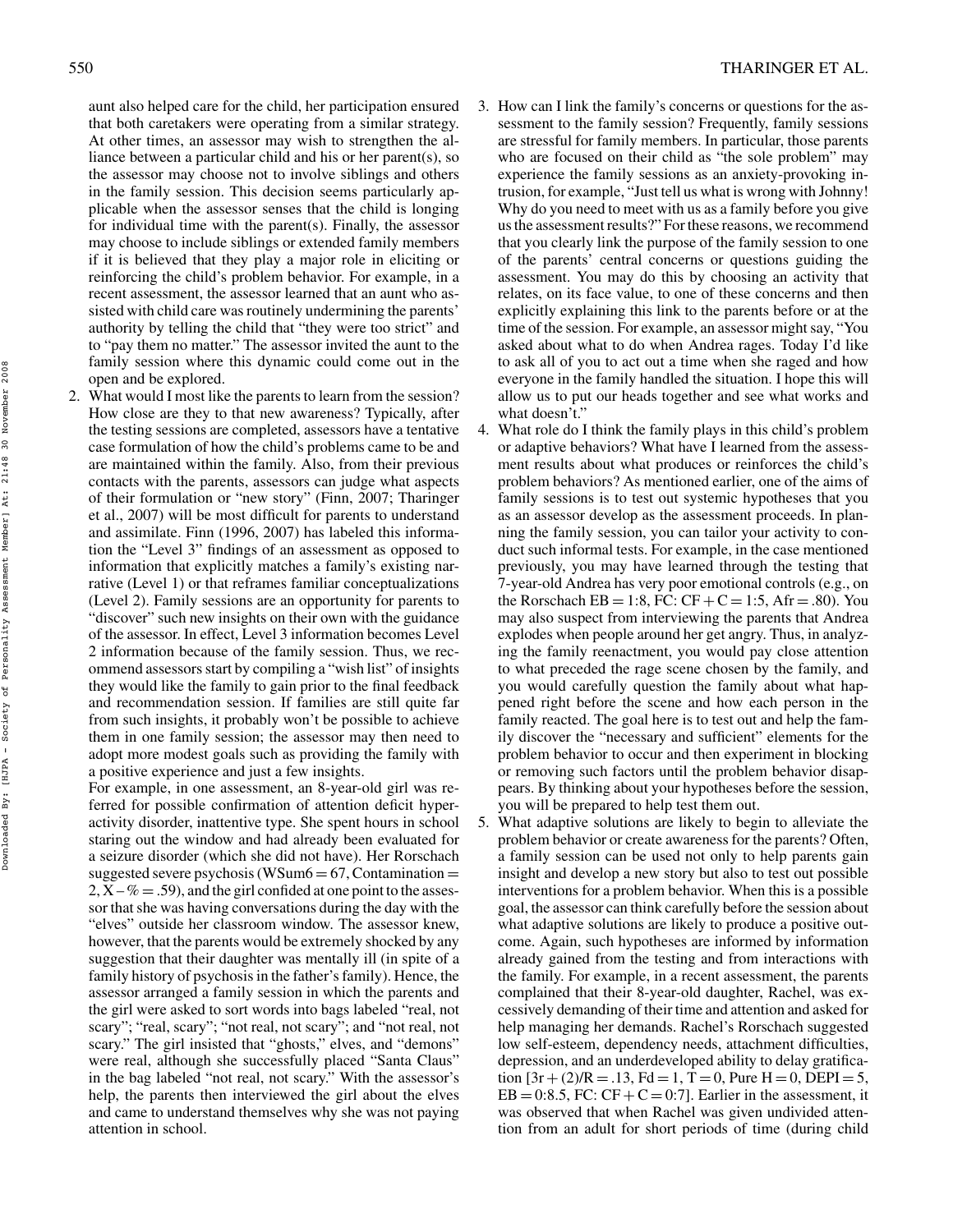care), she often seemed calmer and less demanding afterward. Thus, in the family session, we asked Rachel's parents to play with her in a focused, positive way, mirroring her frequently, and to notice what happened. They too saw Rachel's behavior become more appropriate during the session. This led to their giving Rachel a 1-hr individual play time at home each week while setting limits on her requests for attention at other times. They tried this method even before the feedback and recommendation session and reported that it seemed to be working.

- 6. How much intensity can the family handle at this time? Some families are more resilient than others, and it is important to remember this when planning a family session. The most frequent mistake we have made when conducting family sessions is to be too ambitious and to overwhelm either parents or children by trying to accomplish too much. A related risk is that parents may have an important realization during a family session of how they contribute to their children's problems, but this insight may cause emotional distress and be somewhat traumatizing to the parents. Thus, we urge all assessors to realistically evaluate the collective "ego strength" of a family system and its individual members while planning family sessions. Test results can inform such considerations. For example, if a child's Rorschach has a D and Adj D of –4 and –3, respectively, or if the parents' MMPI–2 scores on Scale F are at 100T, a family is not likely to benefit from an intense family session. Again, if unsure, it seems best to adopt more modest goals or use a technique that is less emotionally arousing for families. If this plan is successful, the assessor can always follow up with another activity in the family session that is more emotionally intense or can schedule an additional family session at a later time.
- 7. Should I include "check-in" and "check-out" miniconsultations with the parents at the beginning and end of the session? Frequently, we have found it useful to leave time at the beginning and end of family sessions to talk with parents. In this way, parents can share any concerns or feelings they have from the past week and then can process any reactions they have resulting from the session. In some cases, this may be essential so that the parents will then be able to focus on their child rather than their own needs or anxiety during the family session. With some children, it is possible to leave them in a waiting room or play room while such consultations happen. With others it is not, and you may need to arrange to call parents at home after the session to talk.
- 8. What are the parents' worst fears about what the assessment might reveal, and how do they inform the family session? Finn (2007) recommended that assessors ask clients, early in an assessment, what their worst fears are of what the assessment might reveal—and then work carefully not to confirm such "pathogenic beliefs." We recommend that assessors hold such fears in mind when working with parents in family sessions. For example, a common fear of parents is that "we have damaged our child." Sometimes in a family session, a parent will come to recognize that he or she has inadvertently blamed a child for a problem that is actually systemic. An assessor must be ready at such times (or immediately afterward in the follow-up consultation) to reassure parents that children are typically not irrevocably harmed by such events and to coach the parent on how to make a good repair with the child. It may also be useful to say explicitly,

"You can't be held responsible for what you did before you realized what was happening with your child. What's really important is how you proceed forward from this point, now that you understand the problem."

9. What could go wrong in the family session? Of course, "the best laid plans often go astray," and we find it useful in planning to think about what things could go wrong during a family session and how one might handle those events if they occur. For example, in the case of Margaret, an 11-year-old girl, her parents were concerned about her inability to follow through on requests, such as getting ready for a soccer game, and about the arguments that resulted when such events occurred. Her Rorschach indicated underlying depressive characteristics ( $DEPI = 5$ ), problems modulating emotions (FC:  $CF + C = 2:5$ , and a substantial amount of underlying anger  $(AG = 4, S = 4)$ . In the family session, structured by using family drawings and sculptures, the father was unable to see his role in the argument cycle and aggressively vented his anger on Margaret, whereas her mother took the habitual role of trying to keep the peace. Margaret tried to hold her own, but even with the support of the assessor, she withdrew and detached from both parents. The assessor felt that the goal of enhancing their positive communication was not met and that the child had been overwhelmed. In the check-in mini-parent consultation at the following meeting, the father was able to reflect on his part in the escalation of family arguments. He indicated that he had already made changes that week when interacting with his daughter and was making progress in handling such situations better at home now. Margaret also later indicated that their interactions were starting to change, and she felt her father was more understanding. Although the assessor likely overestimated the capacities of this family to make change in the moment, on reflection and with time, the intervention was useful, illustrating the importance of check-in and check-out consultations.

*Summary.* With selected goals in mind, the assessor needs to pay special attention to numerous factors including who to include in the family session; the tentative case formulation to date, including systemic hypotheses; what the assessor thinks the family is ready to learn at this point; and how much intensity the family can handle. Test results on the child and parents (if available) can be useful in gauging the degree of vulnerability of the family. In addition, the assessor should be alert to the parents' worst fears and be as prepared as possible for the unexpected and what could go wrong. With goals and an informed, considerate plan in hand, the assessor is ready to finalize what methods or techniques to use in a family session. We describe various techniques in the following section. In our experience, the goals, plan, and methods are simultaneously considered by the assessor and go through several iterations before actual implementation.

#### *Methods and Techniques*

One of the most creative tasks when planning a family session is deciding on the method or technique to use in the sesssion. Many of the techniques are commonplace in family therapy (e.g., family sculpture [Constantine, 1978], psychodrama [Flomenhaft & DiCori, 1992]) or parent–child interaction therapy [Herschell, Calzada, Eyberg, & McNeil, 2002]) but are rare in traditional psychological assessment. Some of the other methods, such as the consensus Thematic Aperception Test (TAT;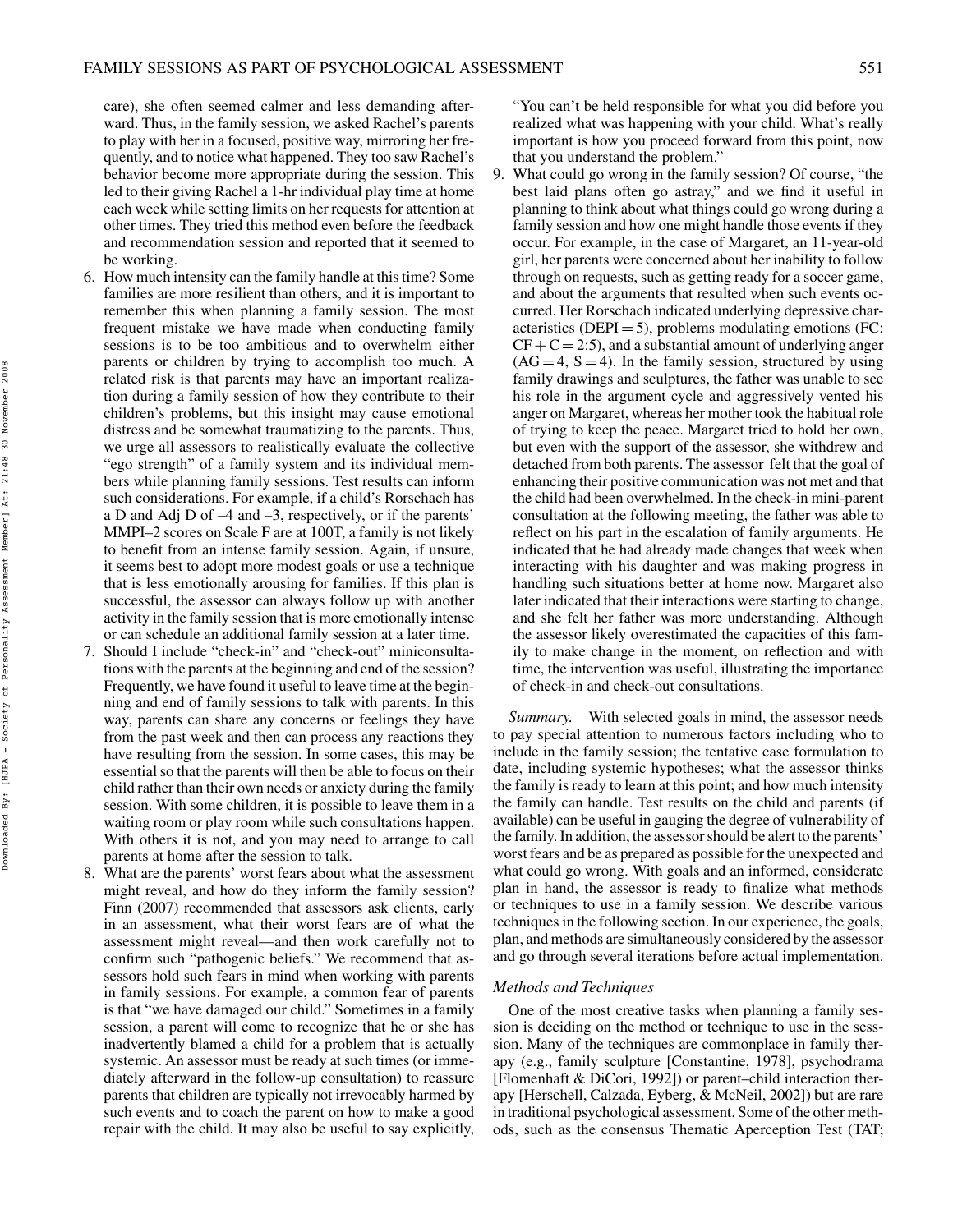#### TABLE 1.—Methods and techniques for use in family sessions.

| Technique                                   | Description                                                                                                                                                                                                                                                                                                                                                                                                                                                                                                                                                  | Intensity                                                                                                                                                                                                                                                                                                                                                                                                                                                                                                                                                                                                                                                    |
|---------------------------------------------|--------------------------------------------------------------------------------------------------------------------------------------------------------------------------------------------------------------------------------------------------------------------------------------------------------------------------------------------------------------------------------------------------------------------------------------------------------------------------------------------------------------------------------------------------------------|--------------------------------------------------------------------------------------------------------------------------------------------------------------------------------------------------------------------------------------------------------------------------------------------------------------------------------------------------------------------------------------------------------------------------------------------------------------------------------------------------------------------------------------------------------------------------------------------------------------------------------------------------------------|
| Parent coaching<br>and skill<br>development | The assessor introduces and models skills for parents,<br>including labeling emotions, mirroring their child's<br>emotions, "sportscasting," and empathic listening.<br>The assessor serves as an active coach for the parents<br>and often uses rehearsal and feedback.                                                                                                                                                                                                                                                                                     | Parent coaching focuses on teaching parents a specific skill that can be grasped<br>in a single session and is one of the lower intensity interventions. However,<br>with parents who are lacking in emotional resources, even labeling their<br>child's emotions can be difficult. The assessor must consistently try and<br>match the intensity of the activity with what the parents are ready to learn                                                                                                                                                                                                                                                   |
| Semistructured<br>play                      | Parents are encouraged to follow and support their<br>child's lead in a play activity and attend to their<br>child's desires rather than to typical rules. Parents and<br>the assessor observe how the child's behavior changes<br>under these conditions. Options include having the<br>family play a game, engage in free play directed by<br>the child, or participate in a joint creativity task.                                                                                                                                                        | and be alert to their emotional reactions.<br>There are many levels of semistructured play, and it is often a gentle starting<br>place for families. This method can help parents learn how to give undivided<br>attention to their child and be truly supportive rather then being competitive<br>or rule focused. Again, parents with limited emotional resources may<br>struggle even with this basic training, so the assessor must be alert and make<br>adjustments as needed.                                                                                                                                                                          |
| Family drawing                              | Family members are given instructions (e.g., draw your<br>family doing something together; draw your family<br>when someone is angry or sad), and each creates their<br>own drawing. The assessor leads the family through a<br>discussion or reaction to each picture and facilitates<br>communication.                                                                                                                                                                                                                                                     | Family drawing tends to be a low- to medium-intensity activity that all family<br>members can participate in. It is creative and can often be used as a warm up<br>for a more intense activity (such as family sculpture or psychodrama).<br>However, for some families, challenging dynamics may be raised with just<br>the drawings, and the assessor needs to be ready to work with and possibly<br>temper the intensity.                                                                                                                                                                                                                                 |
| Family sculpture                            | Family members take turns creating a scene depicting<br>how they feel as a member of their family. They are<br>instructed to place other family members in position,<br>including facial and bodily expressions, and then<br>place themselves in the sculpture. The assessor<br>facilitates discussion around the family positions and<br>reactions. The assessor may decide to ask for a<br>second sculpture, such as a scene of how they would<br>like to feel in their family.                                                                            | Family sculpting tends to be a medium- to high-intensity activity, as it can<br>elicit a strong response from family members because they may be placed in<br>positions that may be unflattering. Also, the "body" element can elicit a<br>stronger affective response because it is more personal and harder to deny<br>than a discussion or drawing. To try and maintain balance among the family<br>members, the assessor's goal should be to allow every family member to<br>have a turn creating a sculpture. This method often needs a warm-up activity<br>such as family drawings or semistructured play.                                             |
| Psychodrama and<br>family<br>reenactments   | Families are asked to reenact challenging past events<br>such as an incident that lead to an argument or melt<br>down. After the initial reenactment, it can be useful to<br>ask family members to change roles. The assessor<br>then helps the family problem solve and see<br>alternative ways they could have reacted to the<br>incident. The family keeps redoing the scene until<br>they feel some success implementing new strategies.                                                                                                                 | Psychodrama and family reenactments tend to have high intensity because<br>family members can get caught up in their past negative thoughts and<br>emotions during the reenactment. The assessor needs to be prepared to<br>intervene and redirect as needed. The use of puppets, where each family<br>chooses a puppet to represent themselves, often serves to regulate intensity,<br>as the family member can somewhat distance himself or herself if needed.                                                                                                                                                                                             |
| Consensus TAT                               | Families are asked to co-create stories in response to<br>TAT cards. Cards should be chosen carefully to elicit<br>positive, negative, and neutral feelings and allow the<br>assessor to observe how the family interacts under<br>these different affective conditions.                                                                                                                                                                                                                                                                                     | The consensus TAT tends to have medium intensity. It is most often used to be<br>affectively arousing, and cards are chosen with that goal in mind. This task<br>can reveal the emotional arousal patterns and management skills of both<br>parent(s) and children. The assessor may choose to intervene and ask for a<br>different story or ending than the family created to see how ready they are<br>for altering their pattern.                                                                                                                                                                                                                         |
| Consensus<br>Rorschach                      | Family members are asked to create joint responses to<br>selected Rorschach cards. This task elicits typical<br>communication and interaction patterns, which can<br>then be discussed and modified with the family's<br>input. It can be instructive to note the quality of<br>responses produced by different groupings of family<br>members. Although the goal is not necessarily to<br>produce a scored Rorschach, the assessor may find it<br>helpful to notice how the contributions of each<br>member affect the quality and content of the response. | The intensity of the consensus Rorschach is difficult to predict, as the family<br>may or may not be aware of the structure or interpreted meaning of their<br>responses to the ambiguous stimuli. Thus, the assessor needs to decide how<br>much to simply observe communication patterns and resulting responses<br>(and weave the information into the subsequent feedback session) or to<br>comment on the meaning of what is being observed at the time to see how<br>family members respond. This decision will be influenced by the assessor's<br>general sense of the family's readiness to profit from more directive<br>intervention at this time. |

TAT = Thematic Apperception Test.

Murray, 1943) or consensus Rorschach, involve using assessment materials but in a nonstandarized way. For example, when engaging a family in a consensus Rorschach, the goal is not necessarily to get scorable answers but rather to help the family observe their own processes and interactions when completing a novel task. With the addition of a family session, the assessor can choose from a variety of techniques that help move the focus from the child to the family yet still maintain a common purpose—to continue to assess factors involved in the child's problems. The choice of method does not depend specifically on a child's or parents' individual test results. Rather, as we illustrate, methods are more closely tied to case formulations, which are derived from the integration of test scores, observations, and history within one's theoretical framework. Table 1 contains a description of methods and techniques we have found useful in family sessions. In addition, Table 1 presents our experience with the intensity of each of the methods and techniques.

# *Case Examples of Family Sessions*

We have chosen case examples from the Therapeutic Assessment Project (Tharinger et al., 2007) and S. E. Finn's practice of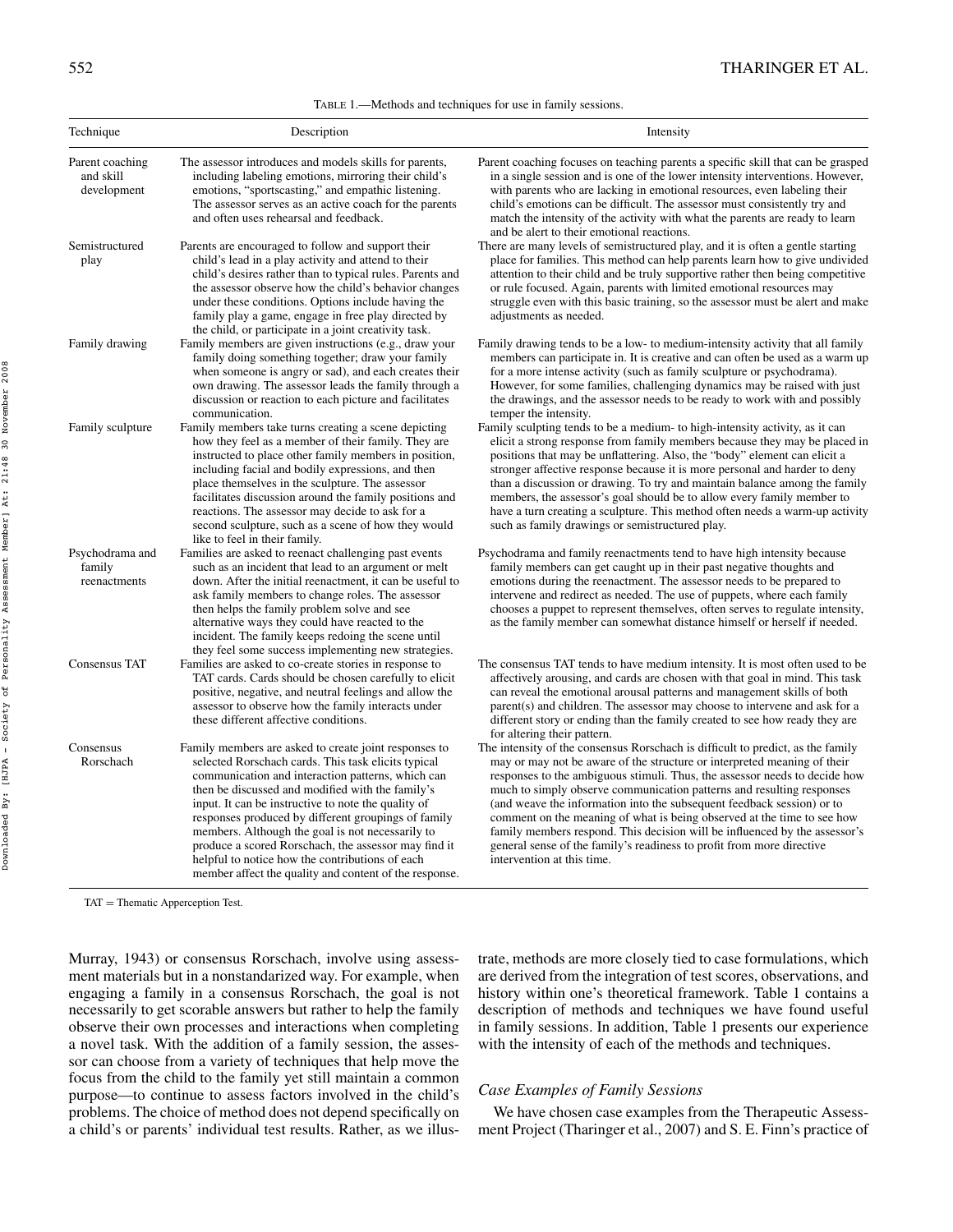therapeutic assessment (TA) to illustrate the methods and techniques described in Table 1. The examples depict the utility and impact of family sessions as well as the continuity between and among the assessment findings and goal setting. The case examples also display the flexibility of family sessions to address a variety of child problems (anger, depression, withdrawal) and family situations (marital issues, divorce, stepparent, siblings, grandparent as primary caregiver).

*Parent coaching—"sportscasting."* Parent coaching is a fairly low-intensity technique that has the combined goals of testing out how the family responds to a basic intervention and hopefully fostering positive experiences between family members. One example of parent coaching is the sportscaster technique. This technique involves the parent narrating, out loud in an excited demeanor, a positive mirroring description of what the child is doing. (Imagine Howard Cosell in his heyday or John Madden announcing every move a player made in a Monday night football game, and then imagine a parent doing the exact same thing for every move a child makes while engaging in an activity.) It is a way of showing the child that the parent is noticing what the child is doing without instructing or judging the child in the process. This is a particularly useful technique to teach parents who are exerting too much control over their child and are inadvertently preventing the child from developing self-efficacy and independence as well as for parents of children with siblings who may not be giving each of the children enough individual attention.

For example, in the case of Brian, his mother and father came to the assessment with questions about whether Brian was depressed or just feeling sad and why Brian sometimes acted aggressively. Brian's formal test results indicated that he was extremely depressed, had difficulties modulating his anger, and was guarded interpersonally (e.g., Rorschach  $DEPI = 6$ , FC:  $CF + C = 2:6$ , HVI-Positive). Additionally, he was taking medication for attention deficit hyperactivity disorder (ADHD) symptoms that was making his depressive symptoms more pronounced. Through the assessment process, the assessor came to understand that as the middle child, Brian was feeling lost in the shuffle, and he felt he was an unimportant part of the family. Brian's older brother, as the oldest child, often took charge of situations, which was frustrating Brian and compounding his feeling that he was not an important, valued member of the family. When he acted aggressively, it was a way of expressing his frustration as well as a way of getting attention, even though it was negative attention. His punishment for acting aggressively served to reinforce his feelings of being unimportant to the family, creating a self-perpetuating cycle. Furthermore, the parents' MMPI–2 profiles suggested that they also had difficulties with anger management. Brian's father tended to hold anger in but then explode (Welsh code:  $4 \pm 32$ ), whereas his mother rarely expressed her anger directly and tended to somaticize or blame herself instead (Welsh code: 27'18. Both parents confirmed these interpretations in the final summary session.)

The family session, which included his two siblings, focused on teaching Brian's parents the sportscaster technique. The assessor first modeled using the sportscaster technique with Brian while his parents watched. The parents then tried using the technique themselves, first with Brian alone and then with Brian and both of his siblings, who were invited to the family session. The assessor checked in with the parents after they tried the

technique with Brian alone, gave them praise and constructive feedback, and then made additional suggestions for how to use the technique when his siblings would be involved in the play. When the three children came into the room, Brian was given the responsibility of choosing the activities for his family to play. He first chose free play with toy dinosaurs and then a game of cops and robbers. His parents narrated every move Brian made throughout playing (e.g., look at Brian's dinosaur attack the little one, and now his dinosaur is climbing up a mountain . . . ). At one point, Brian's older brother tried to take over the game, and their mother narrated, "It looks like Brian is getting frustrated because he was in charge of the game, but now his brother is trying to take over." This statement was effective in letting Brian's older brother know he was dominating the game and prompted him to relinquish control to Brian. It also was a sign to Brian that his mother understood how he felt. Because the statement was delivered in the form of the sportscaster technique, neither child was judged for what was happening, nor were they instructed to change their behavior. Instead, they were simply made aware of the situation and naturally changed their behavior as a result. By using the technique in this way, their mother avoided getting involved in the boys' power struggle and avoided having to take one child's side over the other child's.

Over the course of the session, Brian's demeanor changed from disinterested sadness to fun loving and happy. His parents were amazed by this change in demeanor and commented on how easy the technique wasto implement. They said they would make sure they allowed time every week for Brian to choose the activity the family did together and that they would use the sportscaster technique to guide their children's interactions with each other. Brian's mother noted in a postassessment interview that she was finding time to do things with Brian, just the two of them, and commented that she wished she had learned even more parenting skills like the sportscaster technique to use with Brian. She also mentioned that she had noticed a shift in Brian's behavior and that his teacher and parents of other children on Brian's football team had also noticed a change. They all noticed that he no longer seemed depressed, he was excited to participate in class and extracurricular activities, and he no longer sought negative attention. His mother also noticed that since the family session, the two brothers were getting along better and were playing together more often. Finally, Brian's father poignantly noted that seeing the shift in Brian's behavior since they had started to do more things together as a family had given him "great hope" for the future.

*Parent coaching—empathic listening.* Empathic listening also is usually a fairly low-intensity technique. The aim is to teach parents how to respond patiently and empathically to their child's emotions about a situation instead of trying to jump in and solve the problem for the child. Parents are taught reflective statements and how to label their child's feelings (e.g., I can tell you're really upset about something.). Empathic listening helps parents build a positive communication relationship with their child so that the child feels validated and heard by the parents. Similarly to parent coaching, when used in a family session, the goal of empathic listening is to facilitate the family's response to a basic intervention and foster positive experiences between family members. For example, in the case of Aaron, his mother and recent stepfather came to the assessment with questions about why Aaron felt inadequate and how the new marriage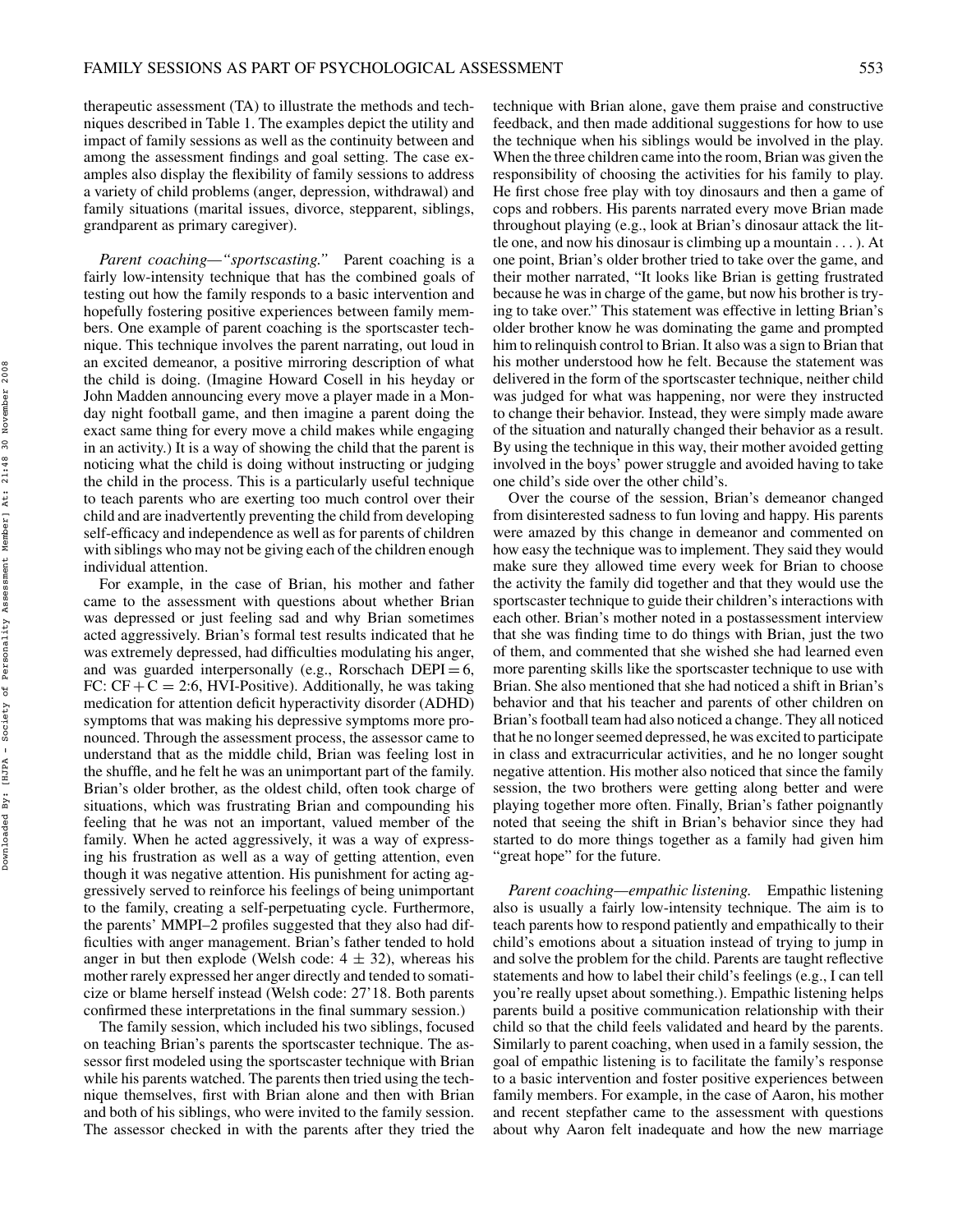might be affecting him. Although Aaron could outwardly recognize some of his strengths, such as being intelligent, his TAT stories were filled with depression. Also, Aaron was not able to express negative feelings and was constantly apprehensive of negative evaluations from his mother.

The family session focused on teaching Aaron's mother and stepfather empathic listening skills. Instead of trying to respond to Aaron's thoughts by saying they weren't true (e.g., You shouldn't feel disappointed, you played a good game!), the assessment team modeled empathic listening and reflective statements. First, they role-played empathic listening with each other in front of the parents, and then with the parents while Aaron was in a separate room. Aaron was then brought into the session but was reluctant to participate directly. Instead, he became the "coach" for one of the assessors and would whisper ideas and situations that were then role played with the parents. The parents were even able to start putting the skills into practice during the session by reflecting how overwhelming it might be to be the center of attention in a room full of adults. This illustration is a good example of handling the unexpected in that the assessors were able to adapt to Aaron's reluctance to participate directly and still managed to provide modeling and a positive learning experience for the family.

Aaron's parents were curious about how to implement empathic listening when they were going to have to punish Aaron. For example, anticipating how to respond when they took away his Game Boy, the parents were given examples on how to reflect and articulate Aaron's feelings for him (e.g., "I understand that losing your Game Boy might be frustrating and make you feel angry") without changing the punishment. They were also encouraged to relate their own experiences to Aaron's (e.g., "I know I get really upset when someone doesn't listen to me") to help him feel accepted and verbalize his feelings. The parents practiced the empathic listening skills during the session and felt that they would be helpful in relating to Aaron. This connection was especially important with Aaron's new stepfather, as he was trying to establish a positive relationship with Aaron. When asked, in a postassessment interview, what they thought they would change about their interactions with Aaron, his mother said

Yeah, just the way we speak to him, so that he doesn't think of himself in a negative light, and so he's not just so worried that everything he does is—so that he doesn't think of himself as a bad kid. Just continue to praise him in the good aspects and let him know that mistakes are expected and we all make mistakes. So that he doesn't have to be perfect for us, because we still love him. And he's still a great kid regardless of what happens.

*Semistructured play.* Semistructured play is a flexible, somewhat directive, mid-intensity technique that aims to encourage constructive parent–child play. The supported play activities aim to facilitate the family's response to a fairly basic intervention, foster positive experiences among family members, and serve to test out systemic hypotheses. For example, Will, a 9-year-old boy, came for an assessment due to his parents' concerns about his ADHD-type behaviors, anger, and fluctuating self-concept. Through the assessment, it was determined that Will's difficulties with attention were not due to ADHD. Instead, his trouble with concentration and attention, as well as his anger outbursts, were due to his inability to regulate his emotions (Rorschach FC:  $CF + C = 0.4$ . Pure  $C = 4$ ). It was further discovered that Will's self-esteem was significantly lower than that of other boys his age (Rorschach  $3r + (2)/R = .12$ ). Will's parents had a tense and limited relationship with one another (they had never married or lived together) as well as very different connections with and expectations of him. These family dynamics prevented Will's mother and father from being able to participate in a family session with Will together, so two separate sessions were conducted.

The plan for the family session between Will and his father was simply to get them into a room together and facilitate a positive and collaborative interaction between them. The assessors set up a large piece of poster board with a grove of trees and a river drawn on it and explained that Will and his father were to work together to construct a Lego city including various specific structures. Further, they were to determine, between the two of them, who would be the lead architect and who would be the assistant. Before leaving them to the activity, the assessors also informed them that the "City Council" would intermittently be providing them with further guidelines for the project. As they began the activity, Will's father initially did a good job of asking Will his opinions and attempting to get him involved. In turn, Will was responsive and engaged. As they worked, however, Will's father began to dominate each task, no longer seeking Will's input and instead giving him constant directions, including which specific Legos to use in constructing each building. Confusingly, Will's father would follow up his commands by telling Will that he could build things however he wanted, subsequently saying things such as "hold on" before taking over the construction process. Will's father, at times, went so far as to remove the Legos that Will had added to a structure. In response, Will alternated between being engaged and disengaged as his dad busily continued building.

This unfolding dynamic came as a surprise to the assessors as they watched. Until this point, Will's father had been viewed as being very reserved and almost removed in his relationship with his son. His overbearing presence had not been anticipated. In a corrective effort (again—handling the unexpected), the City Council issued an improvised directive that Will's father could no longer speak, as he had come down with a sudden case of laryngitis. In response to this imposed limitation, Will's father was visibly angered, although only briefly. Shortly thereafter, he scooted his chair closer to his son and seemed to begin working with Will more. He began communicating with his son through gestures and facial expressions, whereas Will whispered to his dad in return. Later, when summarizing the session, both father and son said that the activity had been fun. Although Will's father attributed his son's enjoyment of the task to liking Legos, the assessors emphasized that it seemed to be the opportunity to spend one-on-one time with his dad that made Will "light up." Will's father seemed receptive to this interpretation, and in fact, after this intervention session, he let us know that he had begun doing things with hisson alone that he'd never done much before such astaking him fishing and to a professional basketball game. After the assessment was complete, Will's father independently acknowledged that he enjoyed spending one-on-one time with his son.

*Family drawings and family sculptures.* We describe these two techniques together and illustrate their combined use in one case example. These methods, when combined, are viewed as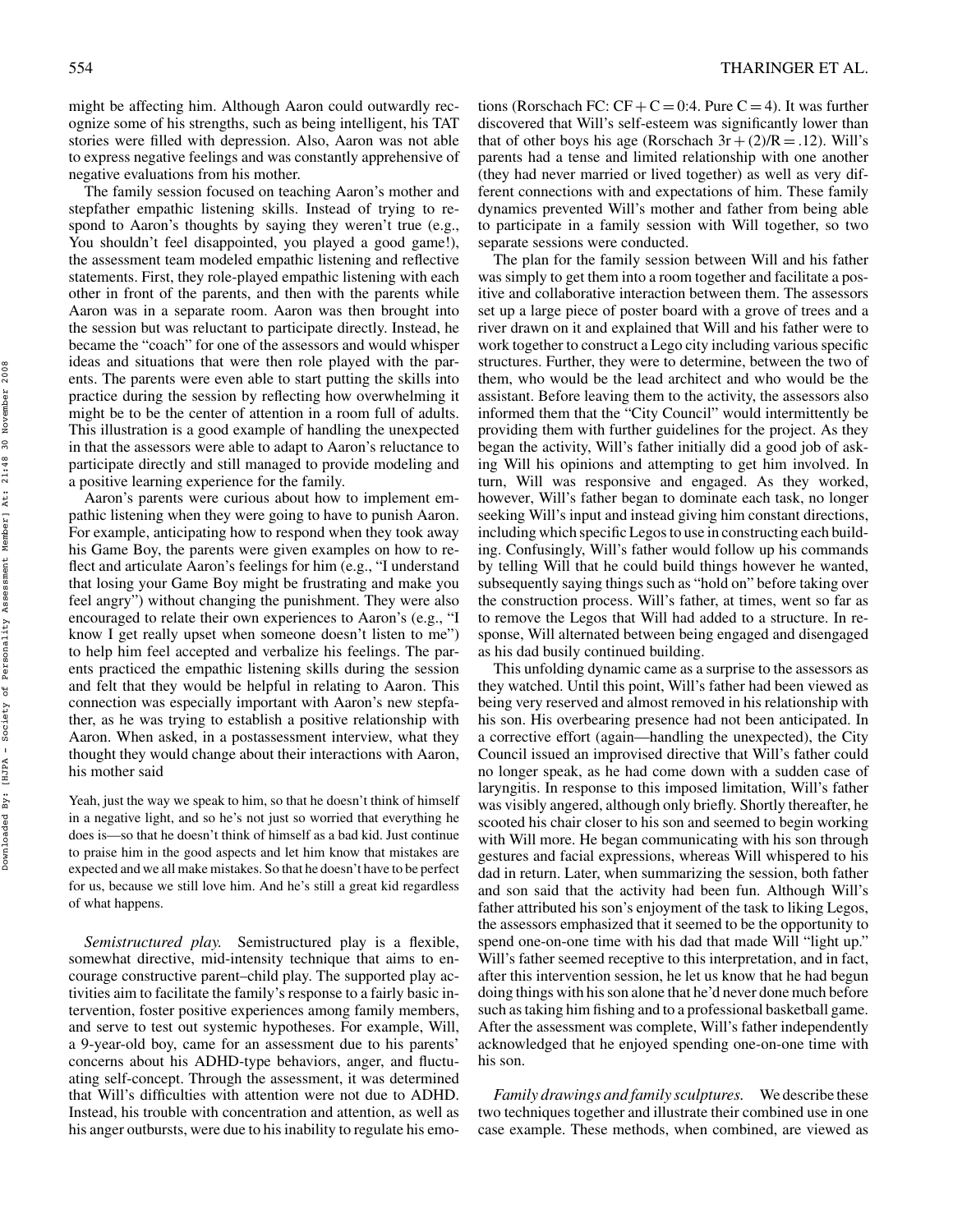having mid- to high-intensity potential. These techniques are usually chosen to test out systemic hypotheses; facilitate a new, more systemic view of the child's problem on the part of the parents; and help lessen the child's feelings of blame. Starting with the family drawings can in itself be provocative but also can be a good way to ease into the family sculpting, which tends to be a more powerful experience for most family members. When working with family drawings, each family member is asked to complete his or her own drawing of the family engaged in some type of activity together. Then a family member volunteers to go first and shows and explains his or her drawing, whereas the other family members are encouraged to ask questions about the drawing. It is helpful, but not necessary, for the assessor to ask the first question to demonstrate what kind of questions to ask.

Family sculpting (Constantine, 1978) is often used following the drawings. Family sculpting begins by asking each individual to place the various family members into a sculpture that represents how he or she sees the family (or people's roles in the family). Each family member takes a turn, and the sculptures are discussed after each member finishes. Family members are encouraged to ask questions. A second sculpture may then be requested, asking each family member to sculpt how he or she would like the family to be. This procedure can be quite revealing, as parents often are surprised by the level of insight their children have into family problems.

For example, in the case of Zack, an 8-year-old boy, his mother and father came to the assessment describing Zack as having a history of explosive anger outbursts, separation anxiety, and obsessive–compulsive disorder symptoms. His parents' major questions included how to help Zack diffuse his anger, alleviate his anxiety, and prevent future outbursts. Our observations and the assessment results suggested that Zack's emotional maturity was delayed and was at the level of a much younger child. The Rorschach indicated high levels of anger and emotional constriction ( $AG = 2$ ,  $S = 6$ , WsumC = 1.5). The original plan for the family session was for Zack's parents to model appropriate emotional control. The family drawing task was tailored to address a major concern; each family member was asked to draw a picture of the family when someone was angry. The assessor noticed and pointed out to the family that instead of one person being drawn angry, all characters in all drawings were angry. When discussing this observation, Zack's parents confirmed that when Zack got angry, they also became angry, and emotions would escalate. This pattern was expressed in the form of a metaphor in which Zack was the "spark" of a fire that then spread to each family member until the parents were so upset they could not resolve the issue effectively.

When Zack and his family were asked to act out the family sculptures, each family member responded differently than what they described as their typical behavior at home (possibly due to the awareness they gained from the family drawing technique). Zack became visibly upset when his father asked him to repeat hurtful comments that Zack typically directed at his parents during his outbursts. Both parents realized that Zack felt guilty about these comments, that he truly cared for them, and that there were times when he did not have the capacity to control his anger. This realization helped the parents shift their response from one of anger and punishment to one of supporting Zack so he wouldn't lose control of his emotions. By recognizing and labeling Zack's feelings, his parents came to see how they could prevent the metaphorical spark from spreading. They

did not need to defend themselves and escalate the argument but rather could help Zack learn to express his emotions more appropriately. Thus, with Zack's family, the idea of the spark of anger that spread throughout the family was very powerful for the parents. The assessor was able to work this new metaphor into the feedback session by offering suggestions of how the parents could help control the spark (i.e., empathic listening, cool-down time, and modeling emotional control).

*Psychodrama and family reenactments.* Psychodrama asks the family members to reenact a past event, such as an argument, to be processed with the assessor (Flomenhaft & CiCori, 1992). The assessor then helps the family find ways in which they could have reacted differently. Family members are often asked to switch roles, which can help with perspective taking and allow family members to communicate their interpretation of the actions, and even intentions, of others. This method has high-intensity potential and is usually chosen to test out systemic hypotheses about the child's problems, facilitate the adoption of a systemic view of the child's problems, help the child feel less blamed or scapegoated; and provide an experience of what family therapy would be like. Psychodrama and other experiential methods also help families develop a different kind of "knowing" that comes from moment-to-moment processing of sensory-motor data. Siegel (1999) and others have believed that such experiences help transform clients' brains.

For example, a family sought an assessment to understand and better deal with the violent temper tantrums of their 12 year-old daughter, Samantha, who had been known to destroy family heirlooms and other valuable objects during her tirades. Results of personality testing showed that the girl was severely depressed (e.g., Rorschach: DEPI = 7, MOR = 5,  $V = 2$ ), felt unwanted, and believed she was "bad." Her final response to the Rorschach was "a fetus that has just been aborted because no one wants it." The assessor sought to get a better picture of the tantrums and asked the family to reenact one in his office. He hypothesized that the girl's violent episodes were connected to the girl feeling rejected or shamed. On the second round of the reenactment, the assessor asked everyone to switch roles and for the girl to role-play the part of her mother. The girl acted out her mother barricading herself in her bedroom during the tantrum, leaving the father to handle the situation. When the girl was asked what she, as the mother, was thinking, she immediately said, "I hate my daughter and wish she had never been born. I should have had an abortion."

After the session, the mother called the assessor in tears and confessed that she did often feel exactly that way and that she and her husband had almost had an abortion when she was pregnant with the girl, as they were not yet married and were not certain they wanted to commit to each other.Instead, they got married and had the girl but still wondered, at times, if they did the right thing. This revelation led to several fruitful sessions with the parents and to their eventually agreeing to work in marital therapy to resolve their ambivalence. The assessor felt that without the family session, the parents would have rejected such a recommendation.

*The consensus TAT.* Using this technique, family members are asked to craft stories together to TAT or other picture story cards. The assessor may choose cards for the family that pull for different affective states, creating the opportunity for family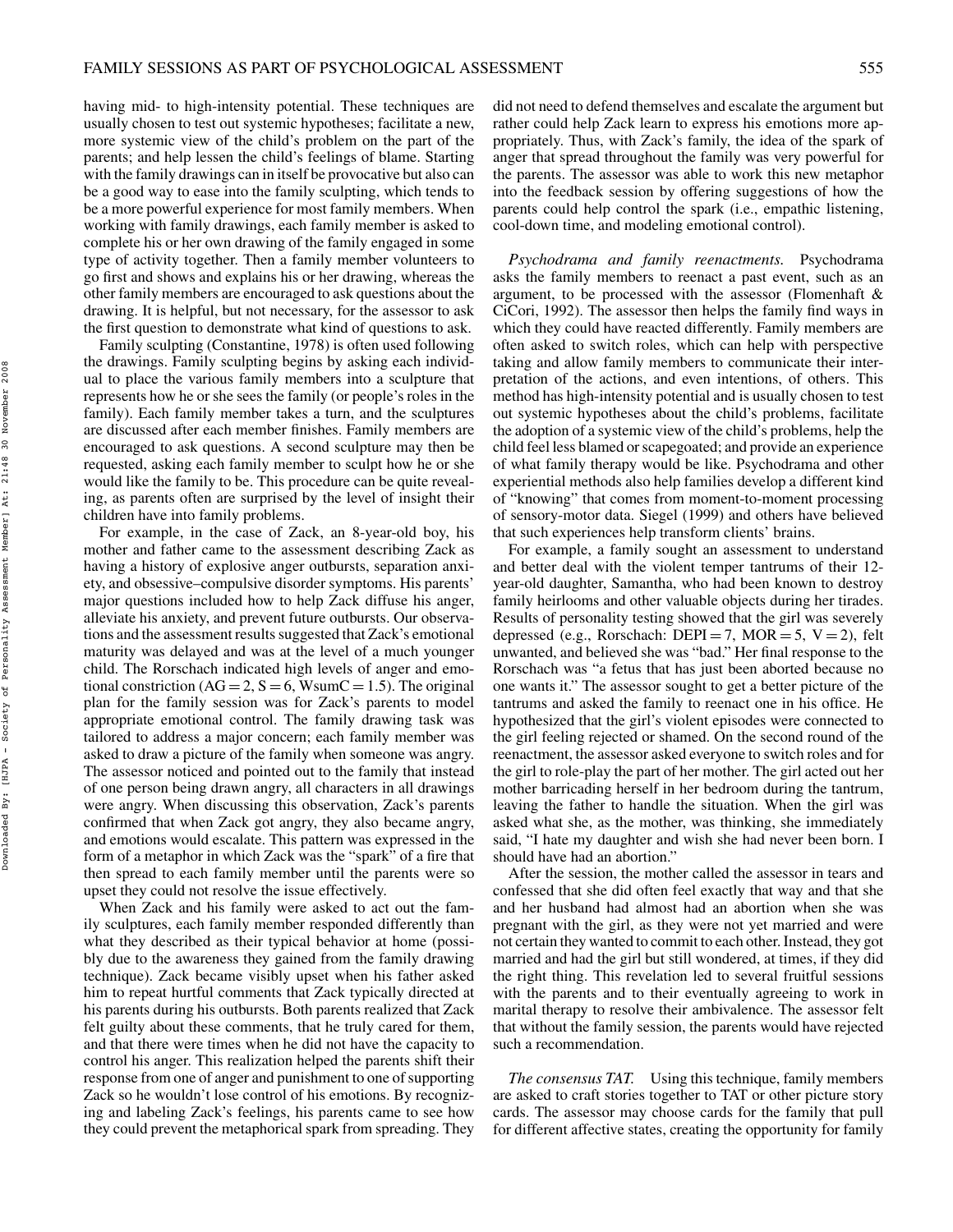members to see how they respond under these different conditions. This task has somewhat unpredictable intensity, as it can be hard to anticipate at what level the family members will respond. This technique is usually chosen to test out systemic hypotheses about the child's problems, facilitate the adoption of a systemic view of the child's problems, and help children feel less blamed or scapegoated.

For example, in the case of Monica, a 14-year-old girl who was referred for assessment because of her severe depression, her parents asked, "What can we do to help her with her depression?" Early on, the assessor noticed that the parents responded to any dysphoric statement from the girl by contradicting it and trying to talk her out of it (e.g., when the girl said, "I feel ugly," the parents said "That's ridiculous! You're such a beautiful girl. Why do you think that?") In the family session, the assessor asked the parents and girl to tell stories to TAT cards he had chosen that pulled for sadness and depression. The girl suggested depressing stories and both parents tried to impose unrealistically happy stories on the cards instead. The assessor helped the parents see that they were ignoring the typical stimulus properties of the cards. The girl was able to say that she felt even more alone and depressed when her parents tried to "cheer her up." The assessor suggested that the parents join the girl in telling a sad story. They confessed they were afraid this would deepen her depression but with the assessor's encouragement agreed to do so as an experiment. As they joined the girl in constructing a sad story, she started to smile, and even suggested a happy solution to the character's depressing dilemma. The parents saw that by joining with the girl around difficult affect states, she actually felt better and that by denying how she felt, they were actually making things worse. This was a surprising revelation to them, and the feedback session was spent helping the parents understand why this might be true and what they would need to do to counteract their "habit" of trying to talk their daughter out of her painful feelings.

*The consensus Rorschach.* The consensus Rorschach, a task in which family members view Rorschach cards together and jointly choose and articulate responses, has a long and illustrious history (cf. Handler, 1997, or Finn, 2007, for a review). It is very similar in potential intensity and selectivity as the consensus TAT just described and can be used to elicit problematic patterns of interaction and communication that affect a child's behavior. If the family recognizes these patterns, the assessor can then help them try out new, more functional ways of relating. For example, in the case of Martin, an 8-year-old boy, his parents brought him in for assessment to help understand why he withdrew and slept so much at home yet seemed fine at school. The boy himself was unable to articulate any reason why this pattern might be present. Early in the assessment, it became clear that the parents had a great deal of marital conflict, and they admitted that they had considered a separation but were undecided. Also, the boy's individual Rorschach showed that he tended to "shut down" when he got emotionally overwhelmed  $(Afr = .20, SumC = 0).$ 

In the family session, the boy was asked to first look at two Rorschach cards with his father and come up with joint responses. He was alert and energetic throughout the process. Then he did the same task with his mother, and it again went well, although there was some conflict between the two. Finally, mother, father, and son did two cards of the consensus Rorschach together. The parents had difficulty agreeing on joint responses, and things got quite tense in the room. At this point, the boy closed his eyes and fell asleep. With the assessor's help, the parents saw that their unresolved marital conflict might be related to their son's withdrawal. This made for a much more productive feedback session at the end of the assessment. Finally, when this idea was broached with the boy, he was able to tell them that he "hated it" when they fought and that he "couldn't stand it anymore." This helped the parents realize that they had to address their marital problems either by getting counseling or by separating. Shortly after the assessment, they entered marital therapy.

# *Other Clinical and Pragmatic Issues*

Having laid out the rationale, purposes, and methods of family sessions, we now turn to common clinical and pragmatic issues. We consider six issues in turn.

*Atwhat point to schedule the family session.* If an assessor suspects that family interactions are the main cause of a child's difficulties, he orshe may wish to schedule a family session early in the assessment to test out this hypothesis. In one instance, S. E. Finn remembers an early family session that made it so clear to everyone that a child's problems were systemic that the parents saw no need to proceed with the child being tested. In most instances, however, we have found it wise to "join" with families presenting a child as the identified patient, which translates into focusing the early sessions of the assessment on testing of the child (with parental involvement; see Tharinger et al., 2007). Thus, the family session is scheduled after the individual testing of the child (and possibly the parents) has taken place and prior to the feedback or summary sessions. In some instances, an assessor may even schedule several family sessions, perhaps involving different constellations of family members, before proceeding to feedback. As shown in the previous examples, by placing the family session relatively late in the assessment, the assessor can draw on the relationship already built with the various family members, has the individual test results and case conceptualization in mind in choosing interventions, and has some sense of what he or she would like to accomplish in the subsequent feedback session and can thus test out the family's readiness.

*What to say when suggesting the family session.* How one introduces the possibility of a family session depends a great deal on the family's existing "story" about why the child is having problems. If parents have asked any questions at the beginning of the assessment that show an awareness of possible systemic influences (e.g., "Why is our son so good with the teachers and baby sitters, but so terrible with us?"), then the assessor can easily explain the need for a family session to help answer such questions. If, however, it is clear that the parents are focused on the child as the sole problem, the assessor must find another way to justify the session. For example, the assessor might explain that it appears from the test results that the child might respond to some special parenting techniques developed for children with special needs. The parents are asked if they would be willing to come to a session in which they are taught and practice these techniques to see if they work. The assessor may also state that he or she routinely includes family sessions as part of all child assessments, which prevents families from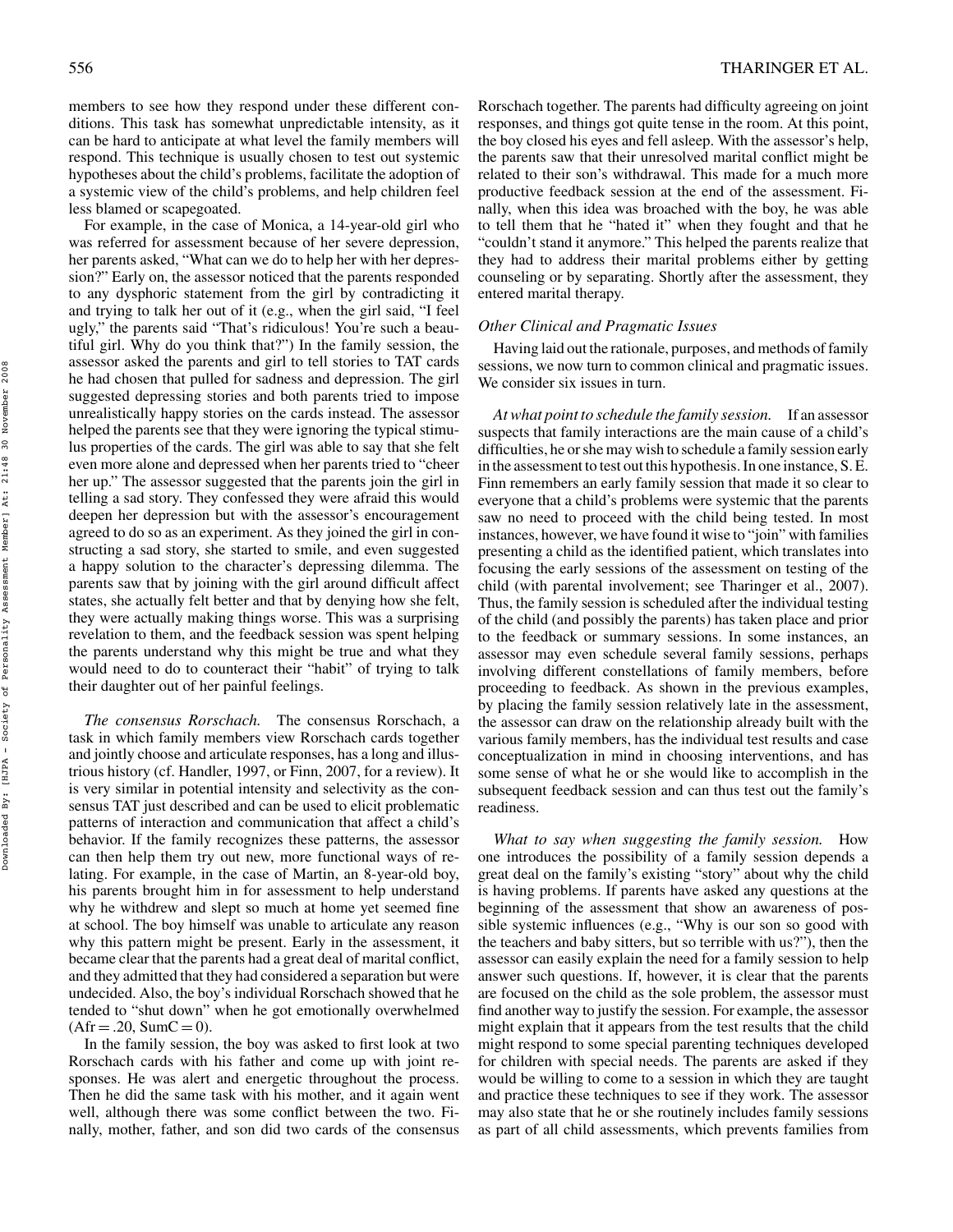taking the request personally. In fact, it can even be useful to mention the possibility of a family session at the very beginning of the assessment so that families are not caught off guard when the topic is raised.

*Cultural issues.* Different cultures have different degrees of openness to the idea that family members influence each other's psychological well-being, and thus a family's willingness to take part in a family session can vary greatly according to their cultural background. Family therapists have learned that it is imperative to consider such attitudes (e.g., Canino & Inclan, 2001; McGoldrick, 1998). For example, in our experience, many Latino, Asian, and Native American families immediately grasp why a family session is advisable when a child is having problems, and the family may even question the validity of an assessment unless such a session is held. Also, different cultures have varying definitions of who constitutes "immediate family." For example, when S. E. Finn was assessing a 12-year-old Taiwanese boy with severe depression and asked for a family session, the parents readily agreed this would be a good idea. To Finn's surprise, however, on the day chosen for the session, 22 members of the boy's extended family arrived including parents, siblings, grandparents, aunts, uncles, and cousins. A successful family session was held in which information was revealed about many other family members who had depression and how the family thought it was best to handle this condition.

*What to do when a family is reluctant.* If a family is unwilling to take part in a family session, the assessor should explore the reasons for this hesitance and, if possible, address any distortions or worries. If the family still is unwilling, the assessor should accept this and realize that this is an important assessment result, which will influence subsequent feedback and recommendations. At times, some family members are willing to attend but others whom the assessor sees as important are not. If this is the case, the assessor may proceed with the willing participants and even ask them to represent those members who are not in the room ("Now what would Dad say about all this?"). A basic principle is to try to understand and empathize with any resistance rather than to push the family through it.

*What to do when a child is reluctant.* Sometimes other family members are willing to attend a family session, but the child who is being assessed insists that he or she does not want them to come. Typically, this is because the child has enjoyed the special individual attention from the assessor and the parents that the assessment provided, and the child doesn't want to dilute or lose this attention by introducing siblings or other family members. In such instances, we have helped parents understand and accept the child's feelings (often thereby illuminating one of the main findings of the assessment). Or, if the child doesn't want to share the assessor's attention, the child can be reassured of their priorspecial relationship and can be invited to sit closest to the assessor in the session.

*Insurance coverage for family sessions.* As always, various third-party payors have different policies about covering family sessions during a child assessment. If such coverage is important to the family, an assessor or family should clarify such policies prior to scheduling the session. Thankfully, in our experience, in recent times, many gatekeepers readily understand the need for a family session as part of child assessment and will authorize an hour of conjoint therapy (Current Procedural Terminology code 90847) as part of a child assessment. As always, if the assessor has a coherent explanation of why such a session is needed, the chances of approval increase. We hope that this article will help assessors in formulating such explanations.

#### SUMMARY AND CONCLUSION

The active participation of the family in a child's psychological assessment greatly contributes to the assessor's understanding of the nature of the child's problems, including how the problems came to be and are maintained. Family involvement is also crucial to developing focused, effective recommendations that families understand and accept, thereby increasing the chances of the family following through with them after an assessment is completed. Including a family session in a child assessment has the potential to significantly advance both of these aims and thus stands to be therapeutic. Perhaps most important, a family session helps parents realize the critical impact that their interactions and responses can have, both positively and negatively, on their child's behavior and development.

Through a family session, the assessor becomes more informed about the child in the family context and gains awareness of the parents' ability to understand and tolerate systemic hypotheses about their child's problems. Furthermore, the parents' capacity to implement interventions, and the child's ability to respond, can be ascertained. This hands-on evaluation of "family readiness" that is often a product of a family session is crucial to developing focused, effective recommendations. In addition, through a family session, children may have the experience of feeling less blamed or scapegoated by their parents, and thus a window will have been opened for them to begin to see the family landscape differently. As a result, the child's sense of personal responsibility for all the problems may be greatly reduced. Finally, the family has the chance to experience positive interactions with each other and break through consistently negative patterns. This experience may encourage them to pursue other systemic interventions such as family therapy.

We are encouraged by our initial findings about the satisfaction and outcome of family intervention sessions in child assessment. At this time, we only have parents' written or interview comments about the efficacy of their family sessions, and we have included these in the case examples previously. Elsewhere, through a case study methodology (Hamilton et al., in press; Tharinger et al., 2007) and a group repeated measures design (Tharinger, Finn, Gentry, et al., in press), we have investigated client satisfaction and other outcomes of TA with children where family sessions were included. However, although these findings were positive, they concerned the overall experience and impact of TA and were not specific to family sessions.

In conclusion, including a family session in a child's psychological assessment provides a lens through which an assessor may obtain a systemic perspective of a child's difficulties rather than viewing the child's problems in isolation. Family sessions can be a powerful turning point for families, opening them up to experiences, insights, and forthcoming feedback to which they otherwise may not have been receptive. By helping families develop new skills "in the moment" and experience family dynamics that contribute to their child's difficulties, a family